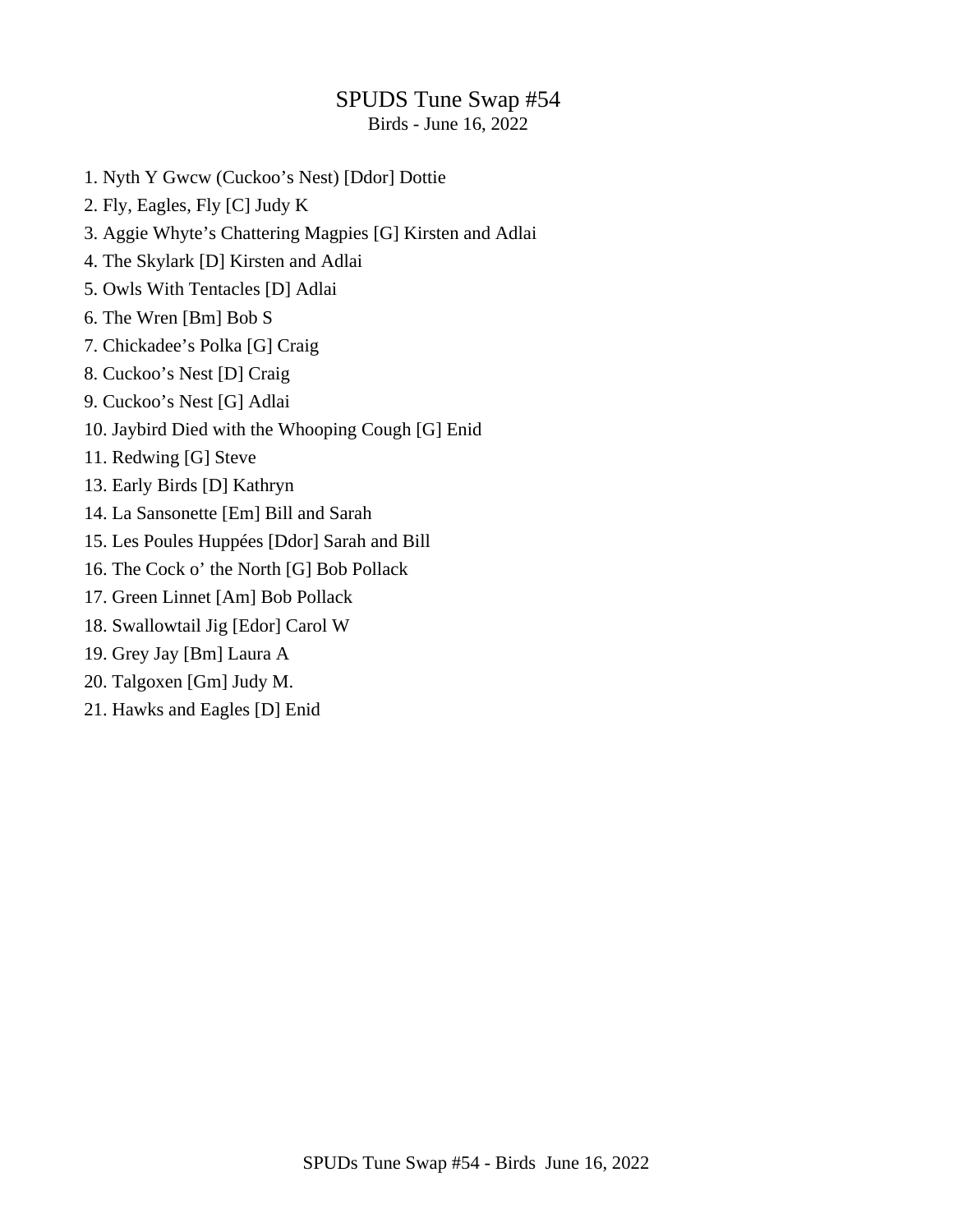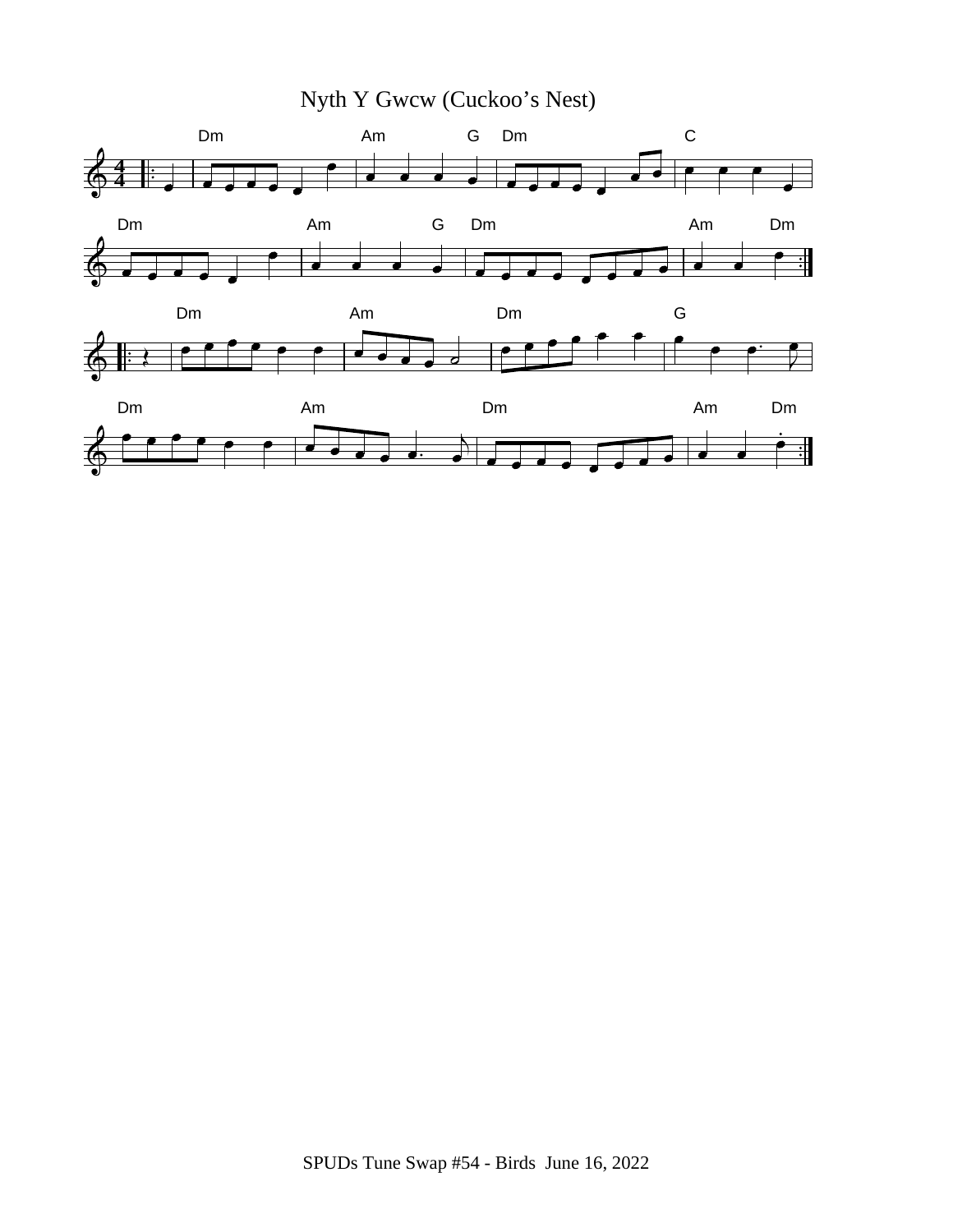Fly, Eagles, Fly

*Charles Borrelli and Roger Courtland, alt.*

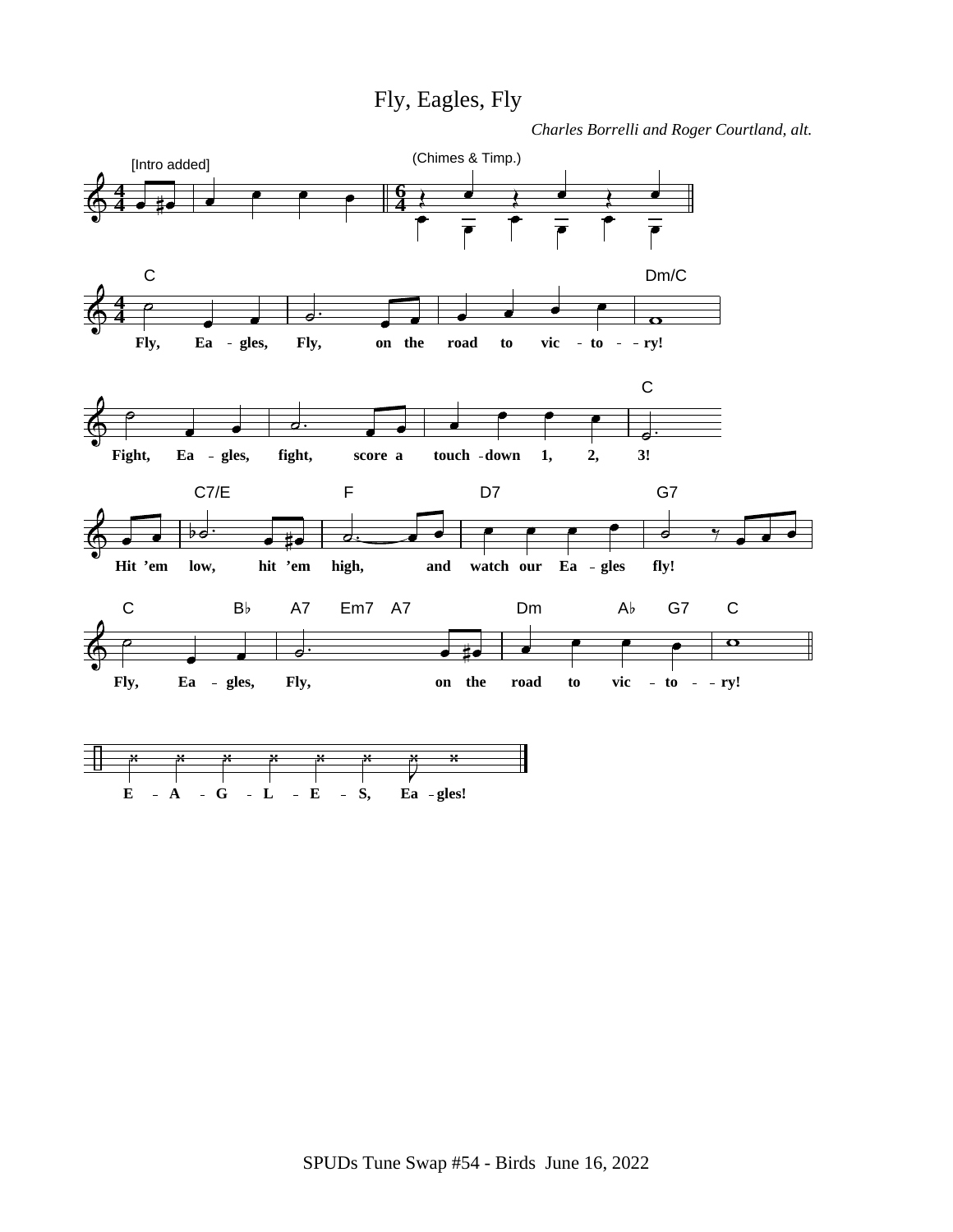Aggie Whyte's Chattering Magpies Aggie White's, Paddy Kelly's, An Mheaig Chabach, The Gun in the Thatch



The Skylark Fuiseog Na Spéire, Paddy Gardiner's Favourite

*Trad. Basic chords: AW*

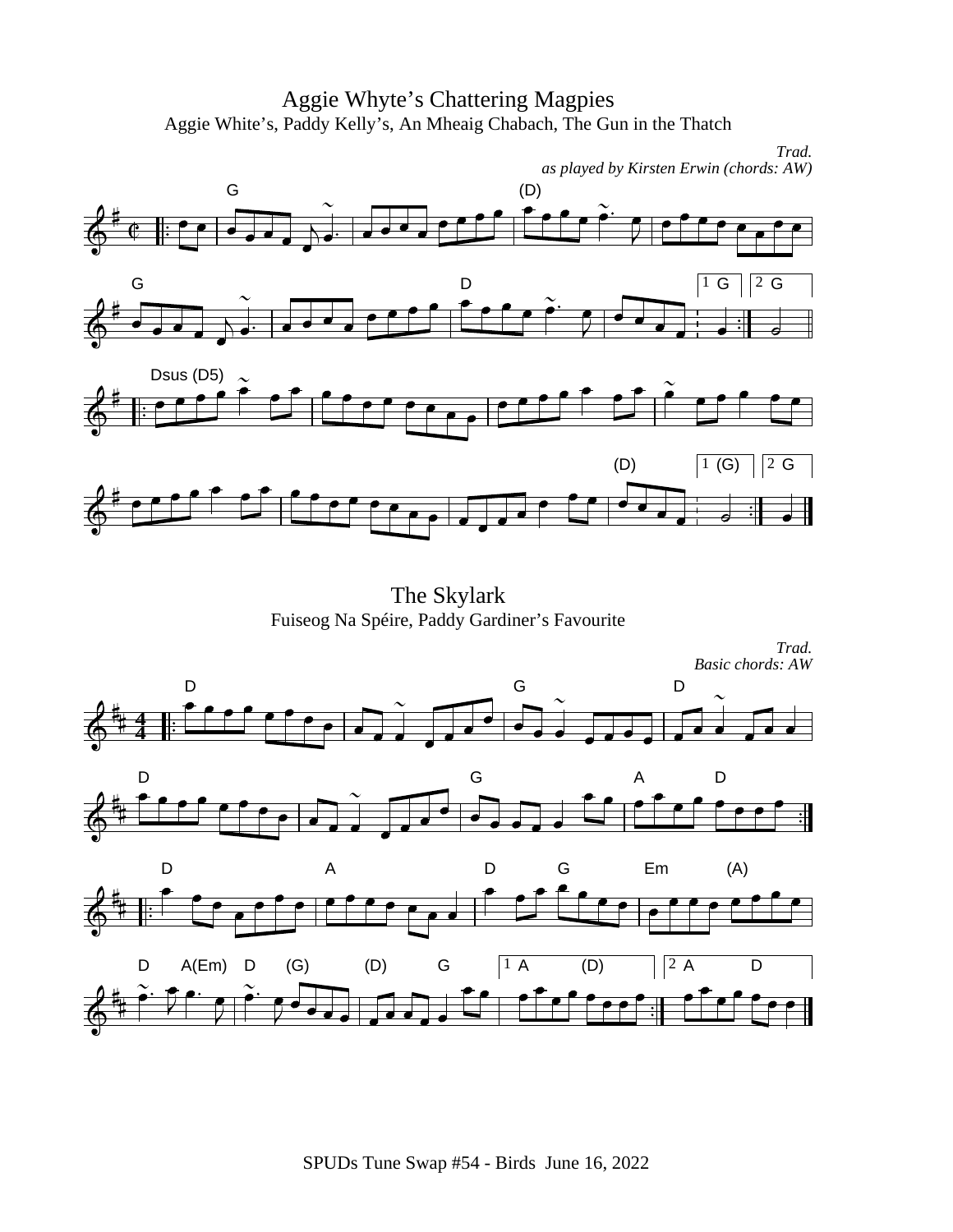#### Owls With Tentacles

*Barnaby Walters*



The Wren





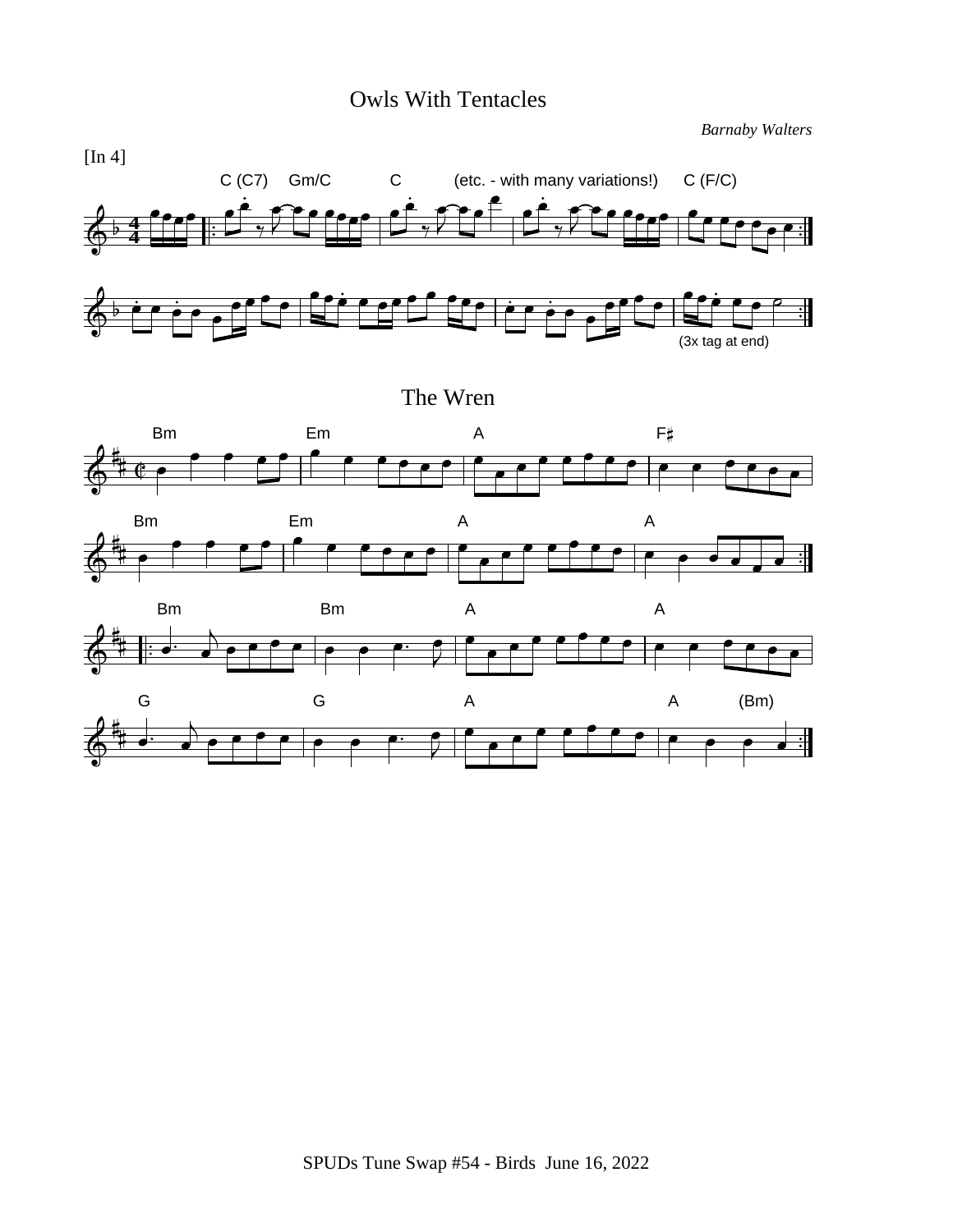



The Cuckoo's Nest

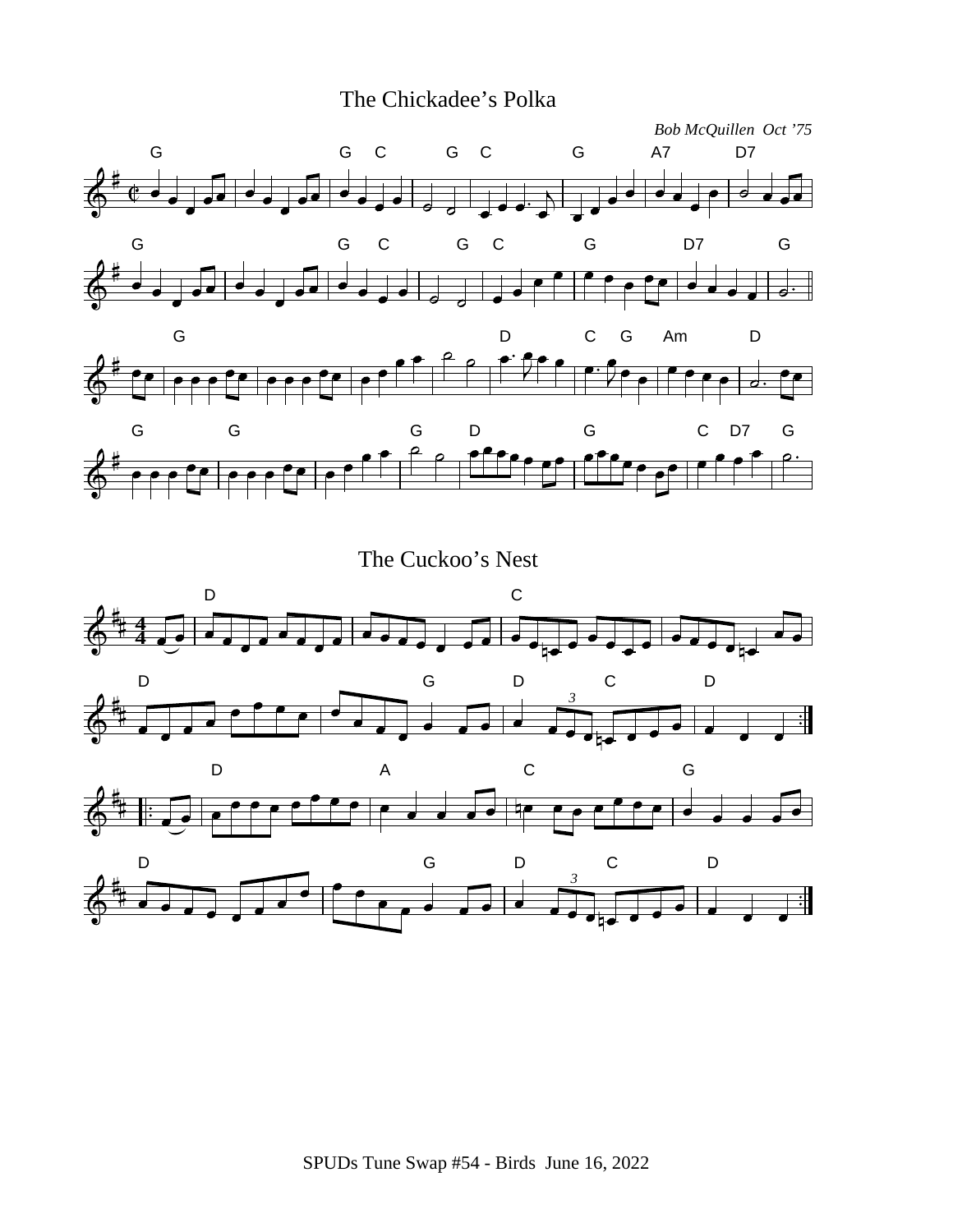The Cuckoo's Nest

















SPUDs Tune Swap #54 - Birds June 16, 2022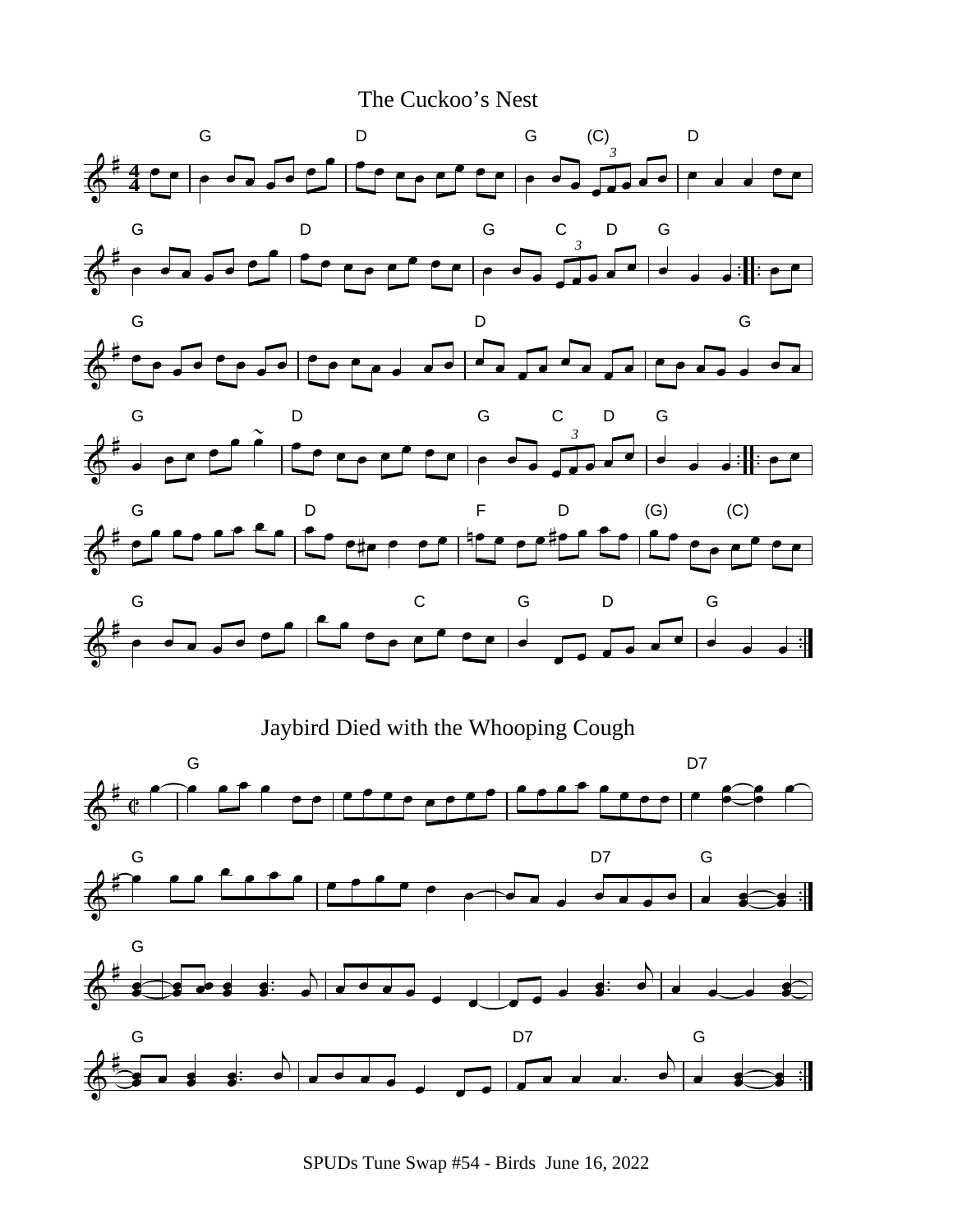# Redwing

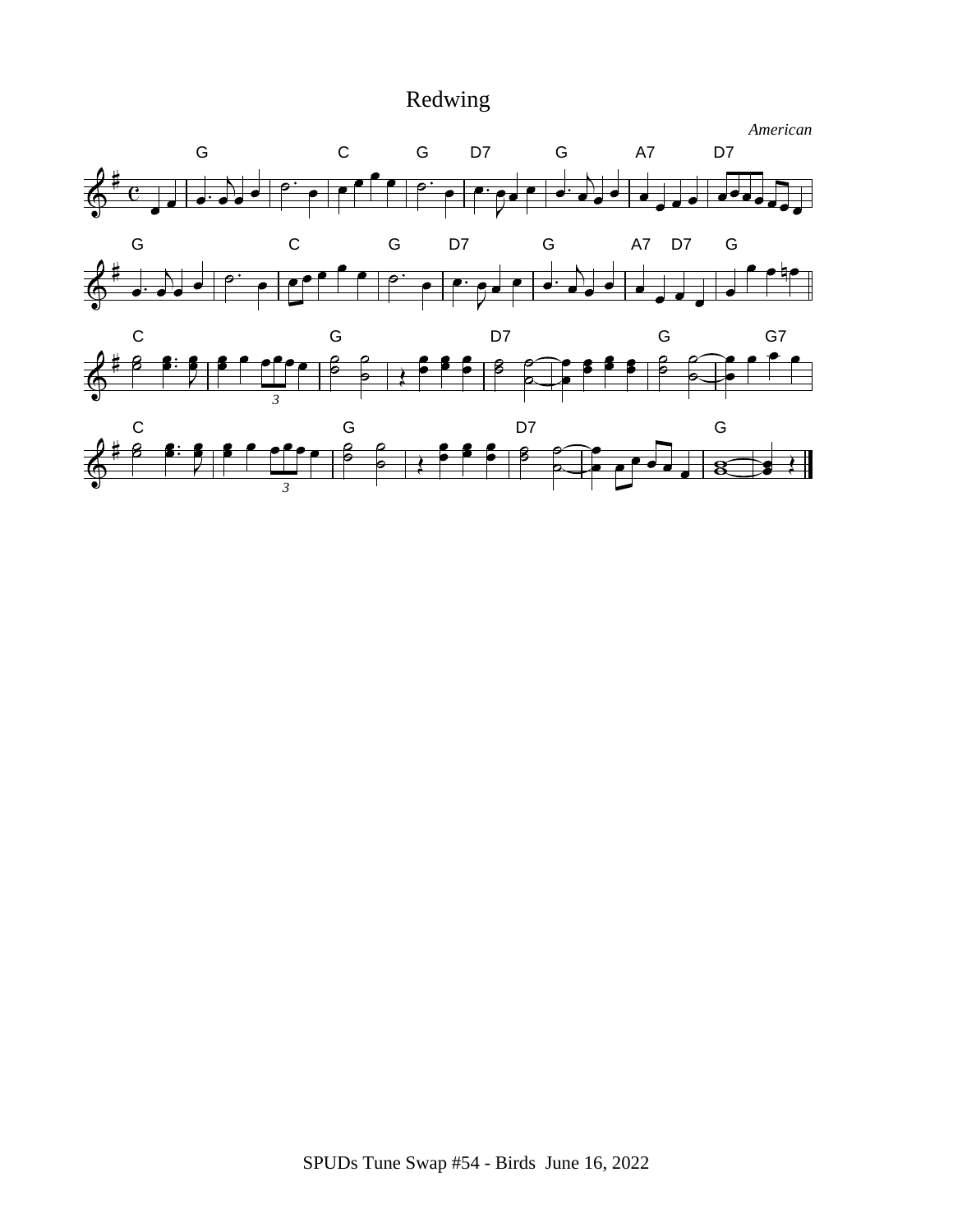#### Early Birds

*Carol Boyer June 2022*



Carol says: "This is a little tune I wrote the other day when I was watching the birds pecking away for worms, and it sounded like a jig--and then a cat came along and scared them away."

Play the tune AABB however many times, then for the last time through, add AA at the end.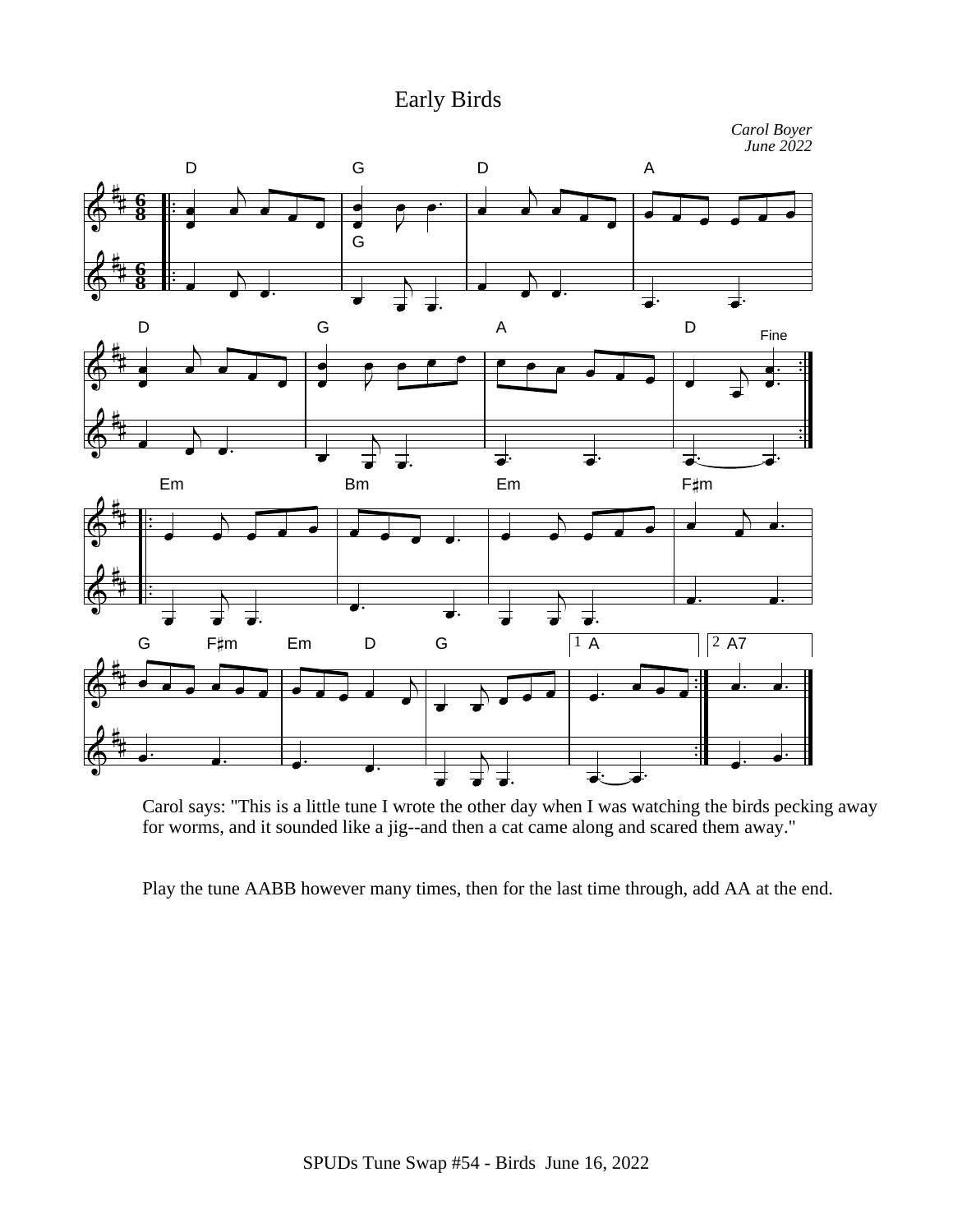#### La Sansonette The Starling

*Dominique Forges*



Les Poules Huppées The Crested Hens

*Gilles Chabenat*

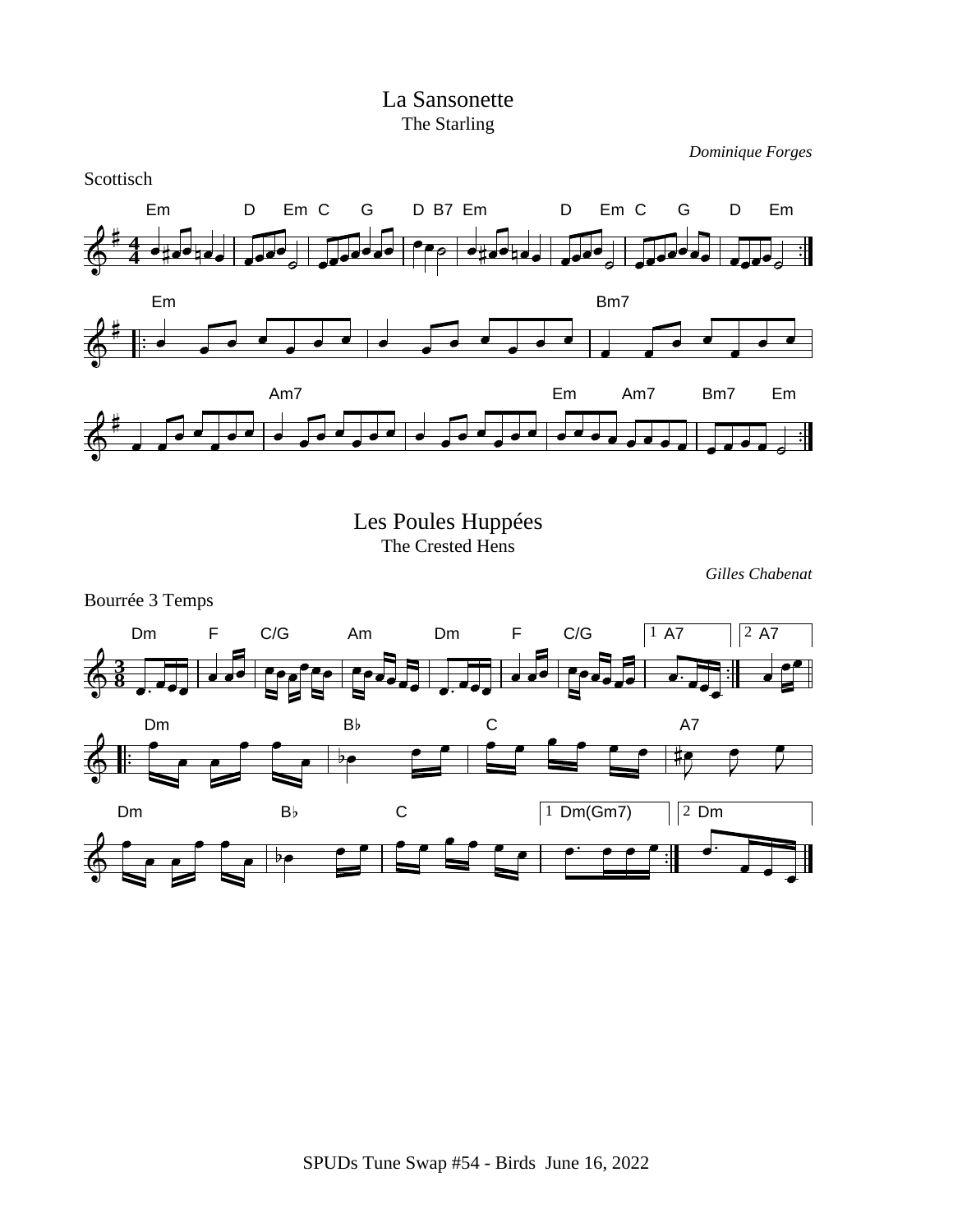### The Cock o' the North



The Green Linnet Glenlivet



*3*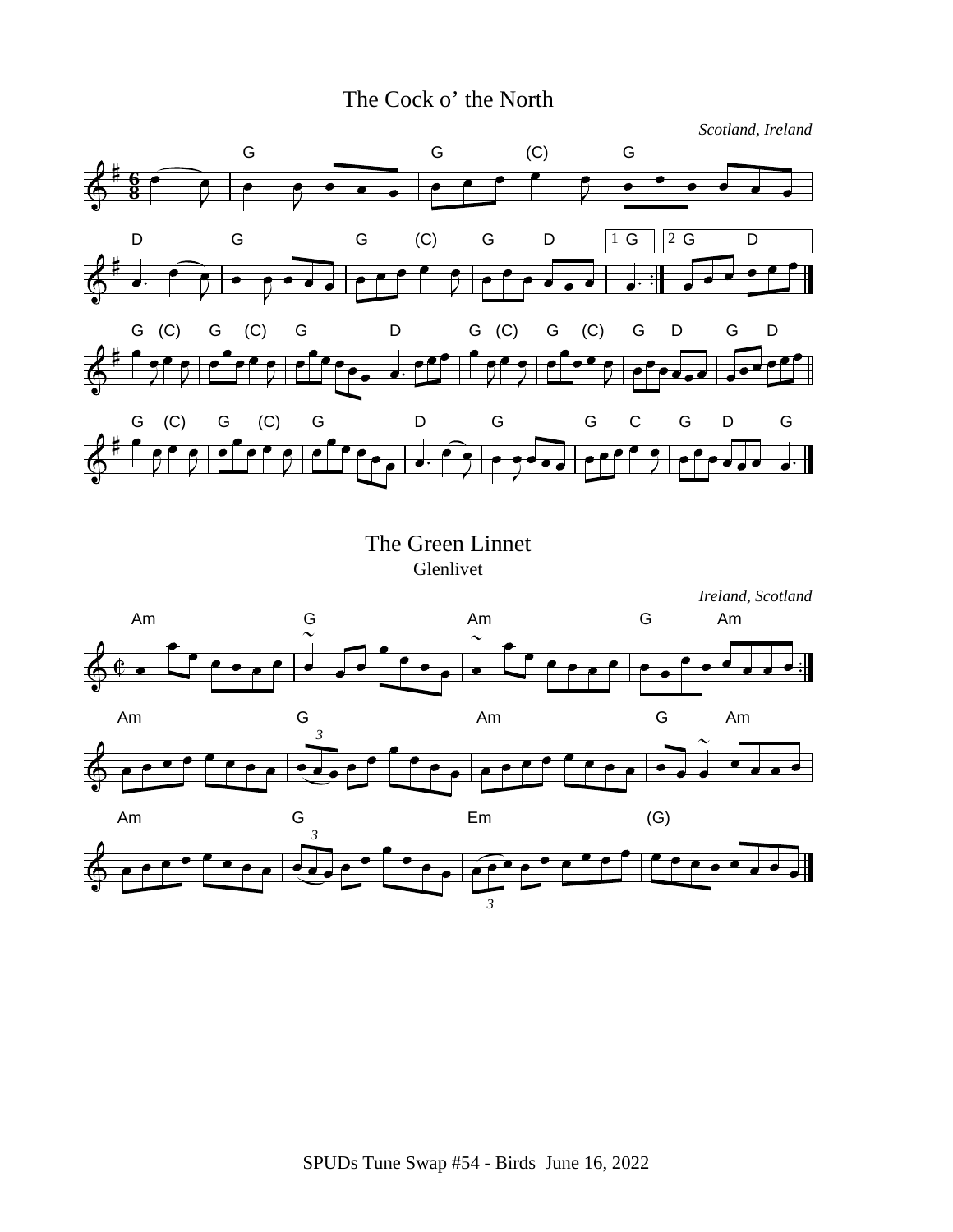Swallow's Tail Jig





Grey Jay

*Jeremiah McLane*



learned from Chimney Swift album 'Fly Me Home'

SPUDs Tune Swap #54 - Birds June 16, 2022